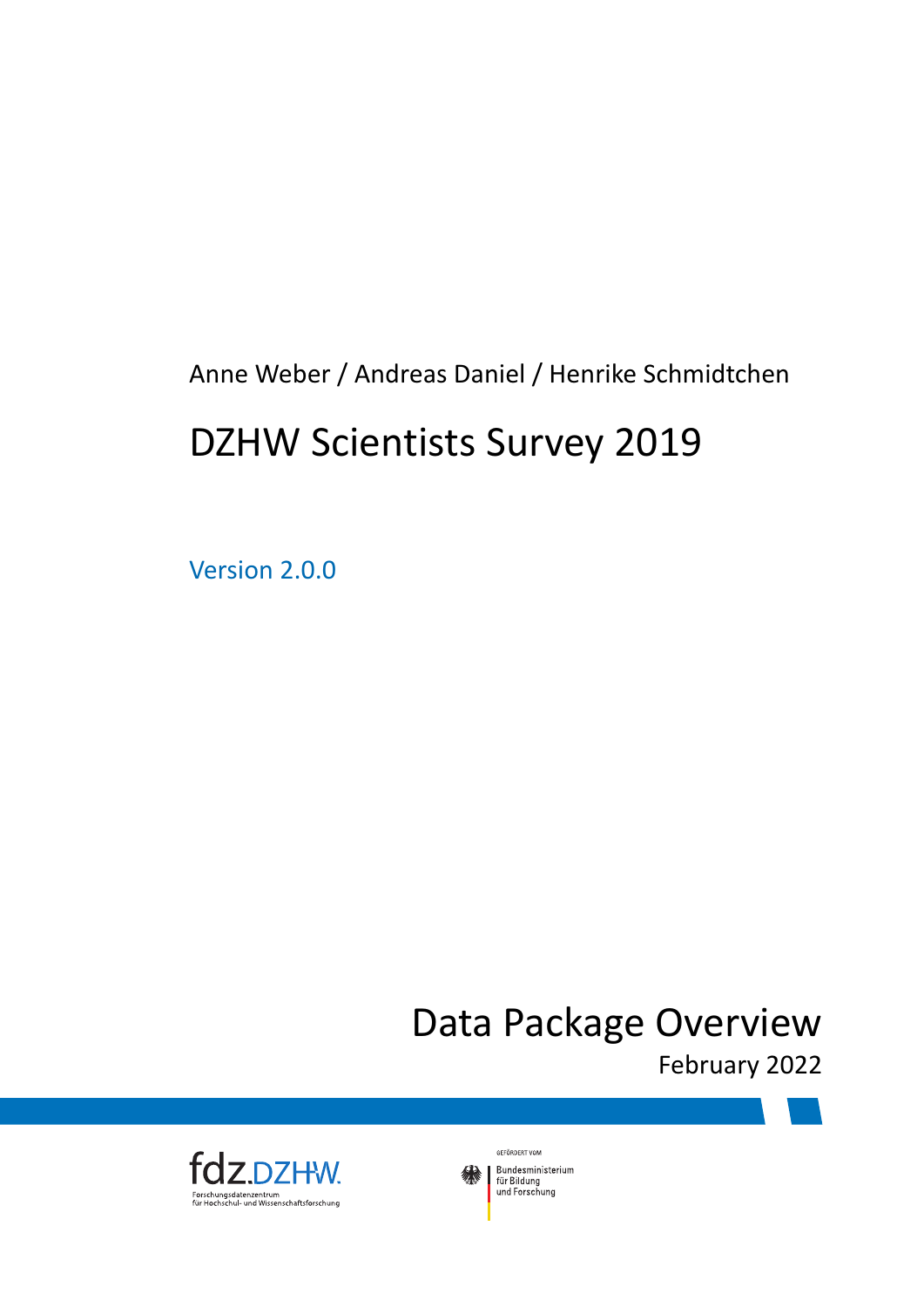This work is under the Attribution-NonCommercial-ShareAlike 3.0 Germany Distribution under the same conditions 3.0 Germany License (CC-BY-NC-SA) <https://creativecommons.org/licenses/by-nc-sa/3.0/de/deed.en>



German Centre for Higher Education Research and Science Studies limited liability company Research Data Center Lange Laube 12 | 30159 Hanover | <https://fdz.dzhw.eu> February 2022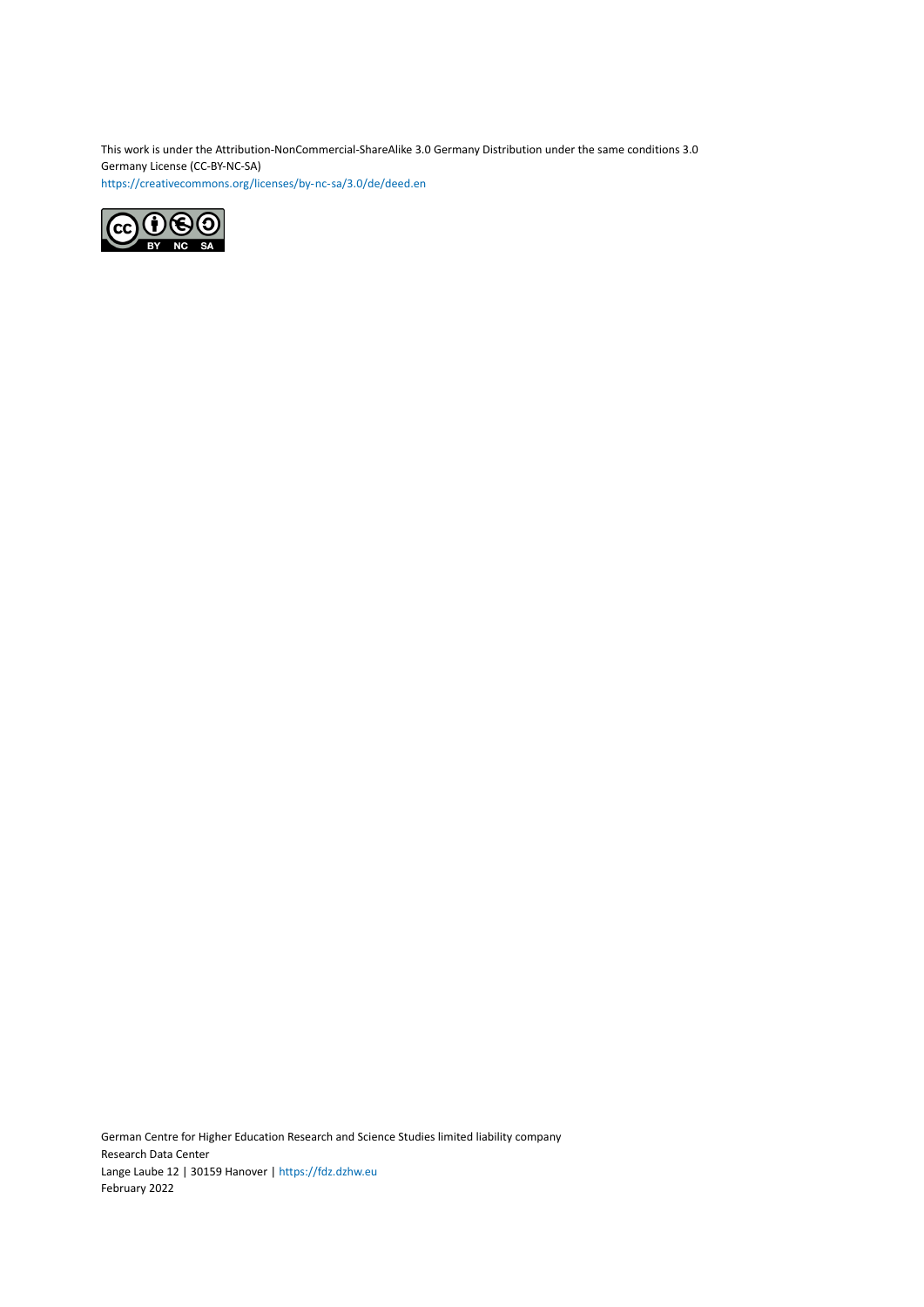## Overview of Data Package "DZHW Scientists Survey 2019"

| <b>Study Series</b>                  | <b>DZHW Scientists Surveys</b>                                                                                                                                                                            |
|--------------------------------------|-----------------------------------------------------------------------------------------------------------------------------------------------------------------------------------------------------------|
| <b>Institutions</b>                  | German Centre for Higher Education Research and Science Studies (DZHW)                                                                                                                                    |
| Sponsored by                         | German Centre for Higher Education Research and Science Studies (DZHW)                                                                                                                                    |
| <b>Project Contributors</b>          | Jens Ambrasat, Christophe Heger, Gregor Fabian, Annegret Rucker                                                                                                                                           |
| <b>Data Curation</b>                 | Anne Weber, Andreas Daniel, Henrike Schmidtchen                                                                                                                                                           |
| <b>Topics</b>                        | knowledge transfer, authorship, research information, open data, data shar-<br>ing, science system                                                                                                        |
| <b>Survey Design</b>                 | Cross-Section                                                                                                                                                                                             |
| <b>Survey Data Type</b>              | Quantitative Data                                                                                                                                                                                         |
| <b>Surveys</b>                       | DZHW Scientists Survey 2019                                                                                                                                                                               |
| <b>Population</b>                    | Full-time academic and artistic personnel at German universities and equiv-<br>alent institutions of higher education (without lecturers, without private lec-<br>turers and without honorary professors) |
| <b>Sampling Procedure</b>            | <b>Probability Sample</b>                                                                                                                                                                                 |
|                                      |                                                                                                                                                                                                           |
| <b>Survey Method</b>                 | Standardised online survey                                                                                                                                                                                |
| <b>Field Period</b>                  | 26th November 2019 to 24th February 2020                                                                                                                                                                  |
| <b>Net Sample Size</b>               | $n = 8,822$                                                                                                                                                                                               |
| <b>Response Rate</b>                 | 16.72%                                                                                                                                                                                                    |
| <b>Data Products and Access Ways</b> | SUF: Remote-Desktop                                                                                                                                                                                       |
| <b>Data Set Structure</b>            | <b>Individual Data in wide-format</b><br>SUF: Remote-Desktop (n = 8,822)                                                                                                                                  |
| <b>DOI</b>                           | 10.21249/DZHW:scs2019:2.0.0                                                                                                                                                                               |
| <b>Release Notes</b>                 | The release notes for this version of the data package can be found here<br>under "Documents related to this Data Package".                                                                               |